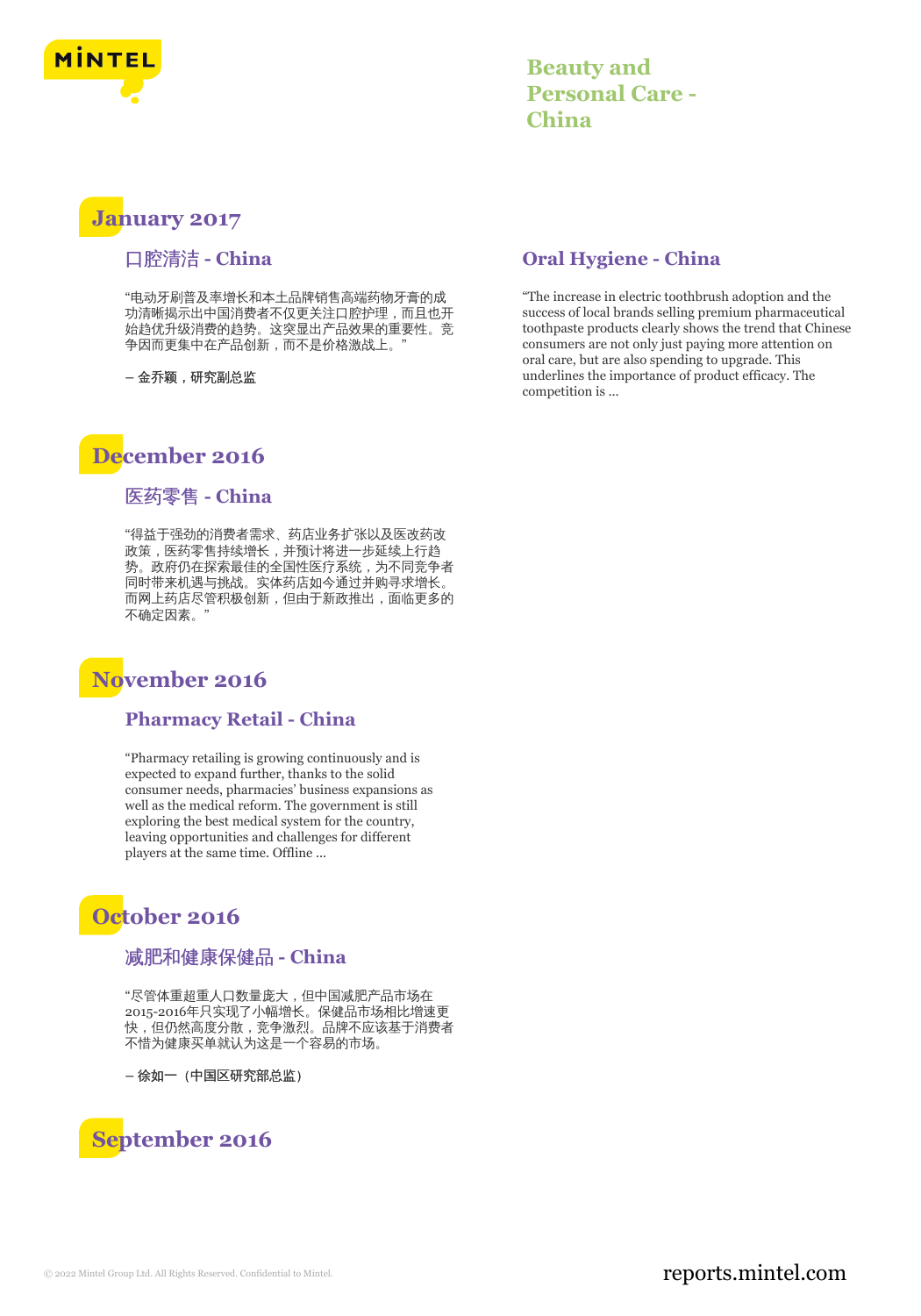

## **Weight Loss and Health Supplements - China**

"Despite a big population of people diagnosed with overweight issues, the weight loss market in China only achieved moderate growth in 2015-16. The health supplement market grew faster by comparison, but still remains highly fragmented with fierce competition. There is no reason for brands to think this is an easy ...

# **August 2016**

#### **Facial Skincare - China**

"China's facial skincare market is dynamic and robust. Chinese women are trying different ways to improve their skin beyond just using skincare products. There is strong faith in "inside-out beauty" while desire for more natural products remains. Digital technology is also facilitating users' daily skincare routines as well as ...

#### **Colour Cosmetics - China**

"China's colour cosmetics market is still an emerging market where most users' routines are not fixed. Daily make-up wearers' numbers have declined compared to 2015. Therefore, converting non-make-up wearers or irregular make-up wearers into regular make-up wearers is more important than up-trading regular users."

# **July 2016**

#### 婴幼儿护理用品 **- China**

"婴幼儿用品市场在政府终结独生子女政策的背景下前景 看好。尽管如此,随着竞争不断升级,保持消费者的忠诚 度更具挑战性。更多国际新品牌进入市场,特别是通过在 线渠道。中国的互联网原住民和精通社交媒体的妈妈们从 来没有停止寻找最佳婴幼儿产品的步伐。创新不仅仅意味 着引进新产品,同时也意味着增加新服务。

**-** 陈文文,高级研究分析师



#### **Baby Personal Care - China**

| <b>Beauty and</b>      |
|------------------------|
| <b>Personal Care -</b> |
| China                  |

#### 面部护肤品 **- China**

"中国面部护肤品市场强劲多样、活力十足。除了使用护 肤品,中国女性还尝试不同的方法改善皮肤。她们信奉 "美由内而生",同时渴望更多天然产品。数码科技也推动 了日常护肤流程,帮助用户更多地了解如何改善皮肤。产 品创新应抓住其生活方式呈现的机会,提供24/7解决方 案。"

**–** 陈文文,高级研究分析师

## 彩妆 **- China**

"彩妆依然是一个成长中的品类,大多数用户还没有固定 的使用习惯。每日都会化妆的女性数量较2015年有所下 降,而且她们还倾向转换使用不同品牌。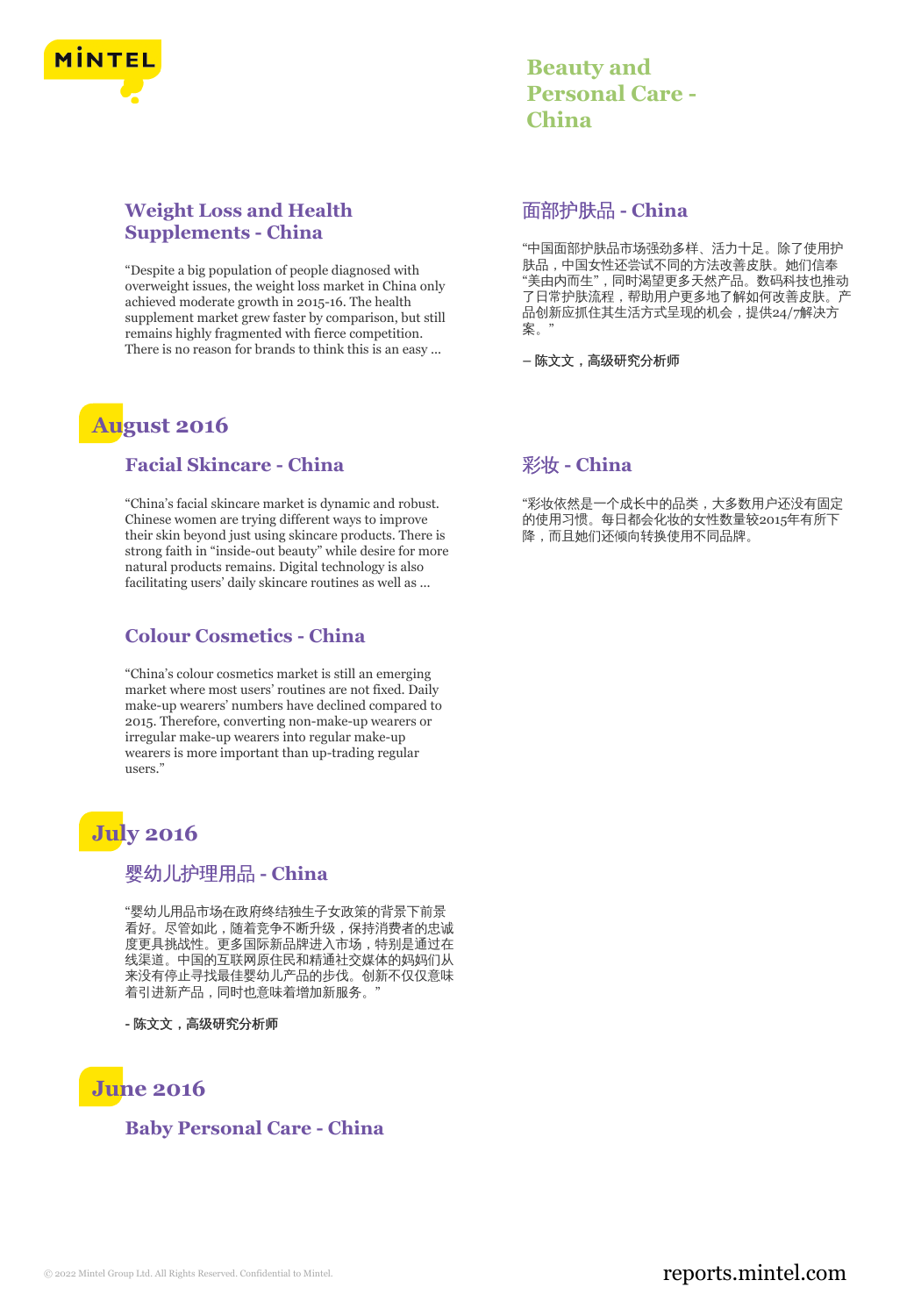

| <b>Beauty and</b>      |
|------------------------|
| <b>Personal Care -</b> |
| China                  |

"The baby personal care market is looking promising along with the government's end of one-child policy. That said, competition is escalating while maintaining consumers' loyalty could be challenging. More new international brands are being introduced, especially via online retailers. Internet naïve and social media savvy mums in China never stop ...

# **May 2016**

#### 面膜 **- China**

"较低的价格和立竿见影的补水效果让面膜成为大多数中 国女性日常美容护肤过程中必不可少的产品。鉴于较高的 使用普及率,市场发展的下一步将是产品高端化和产品延 伸。"

**–** 陈文文,高级研究分析师

## 婴幼儿纸尿裤和湿巾 **- China**

"为了在中国婴幼儿纸尿裤市场中不断提升竞争力,公司 和品牌应该优先关注产品质量,这是因为这个产品特色是 鼓励消费者转换品牌的头号原因。在所有因素当中,婴幼 儿纸尿裤的透气性是妈妈最主要的顾虑。同时,专为特定 场合使用的婴儿湿巾也是值得重点投资的领域。"

**–** 李宇静,高级研究分析师

# **March 2016**

## **Nappies and Baby Wipes - China**

"To improve and enhance competitiveness in the China nappy market, companies and brands need to prioritise improving product quality since this product feature is the top driver for consumers' brand switch behaviour. Among all product factors, breathability of nappies is the key concern of mums. Meanwhile nappies and baby wipes ...

## **Beauty Retailing - China**

"In China, where national expansion of physical stores is diminishing, mobile is becoming the battlefield for beauty retailers. There is an enormous amount of mobile-centric innovation intensifying competition for consumers' wallets and the O2O movement will

#### **Facial Masks - China**

"The low unit price and immediate hydration have made facial masks an essential beauty routine for most Chinese women. Considering the high levels of usage, the next step in market development will be product premiumisation and product extension."

**– Wenwen Chen, Senior Beauty Analyst**

## 美容零售 **- China**

"在中国,实体店在全国范围的扩张脚步逐渐放缓,移动 平台成为美容零售商角逐的新战场。大量移动端创新应运 而生,加剧市场竞争,消费者抢夺战一触即发;O2O营 销将继续蓬勃发展,从而带来无缝多渠道购物体验。

# 洗手洗浴用品 **- China**

"现代生活节奏的压力以及对污染的顾虑均预示着中国消 费者将愈加渴望天然产品。主打高端天然产品的公司有望 吸引该市场的主力军——女性消费者。除了天然成分,具 有护肤功效的产品也可以鼓鼓励消费者趋优购买。